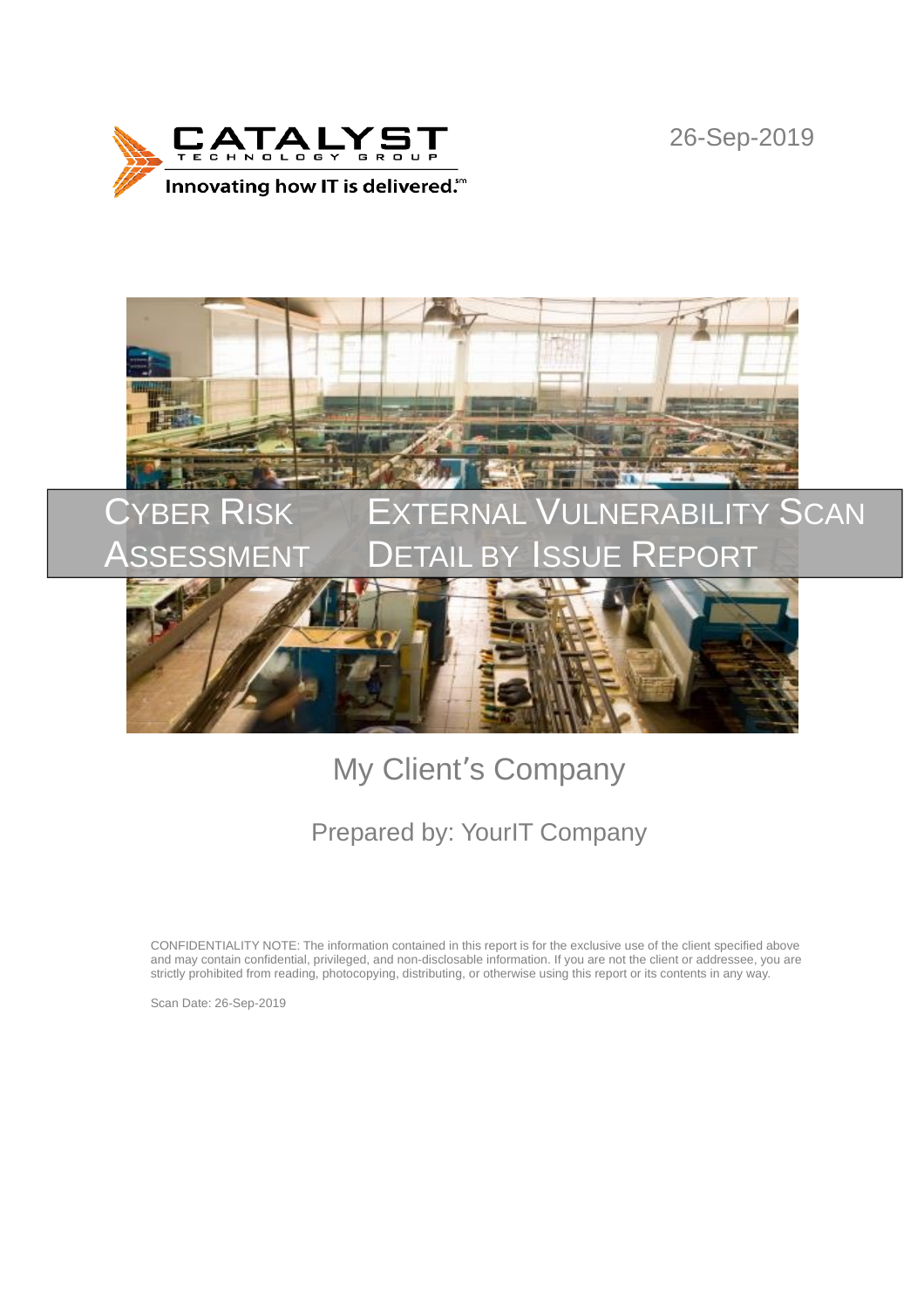

### **Table of Contents**

- 1 Summary
- 2 Details

2.1 - FTP Unencrypted Cleartext Login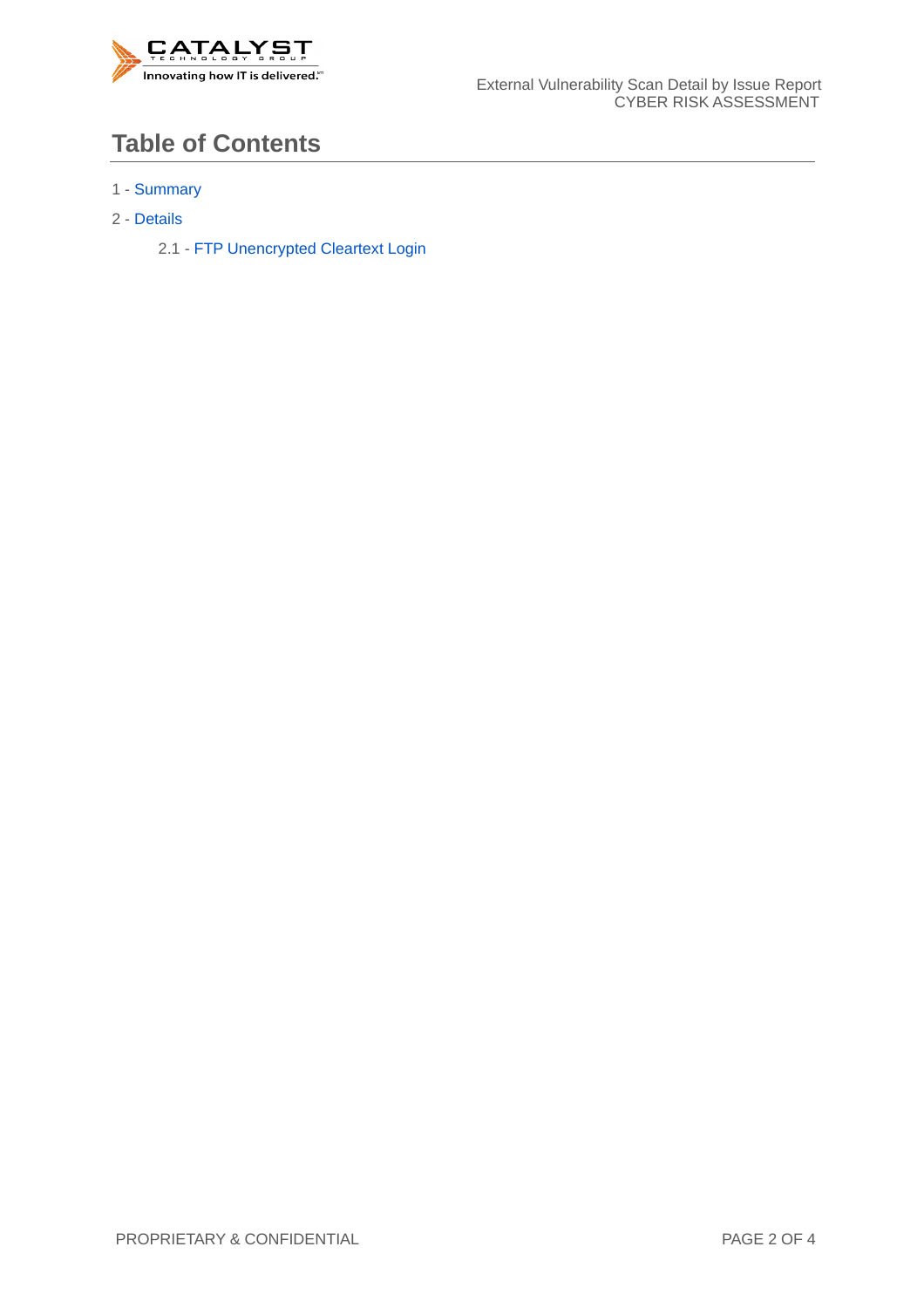

### **1 - Summary**

This report gives details on hosts that were tested and issues that were found during the External Vulnerability Scan The findings are grouped by category.